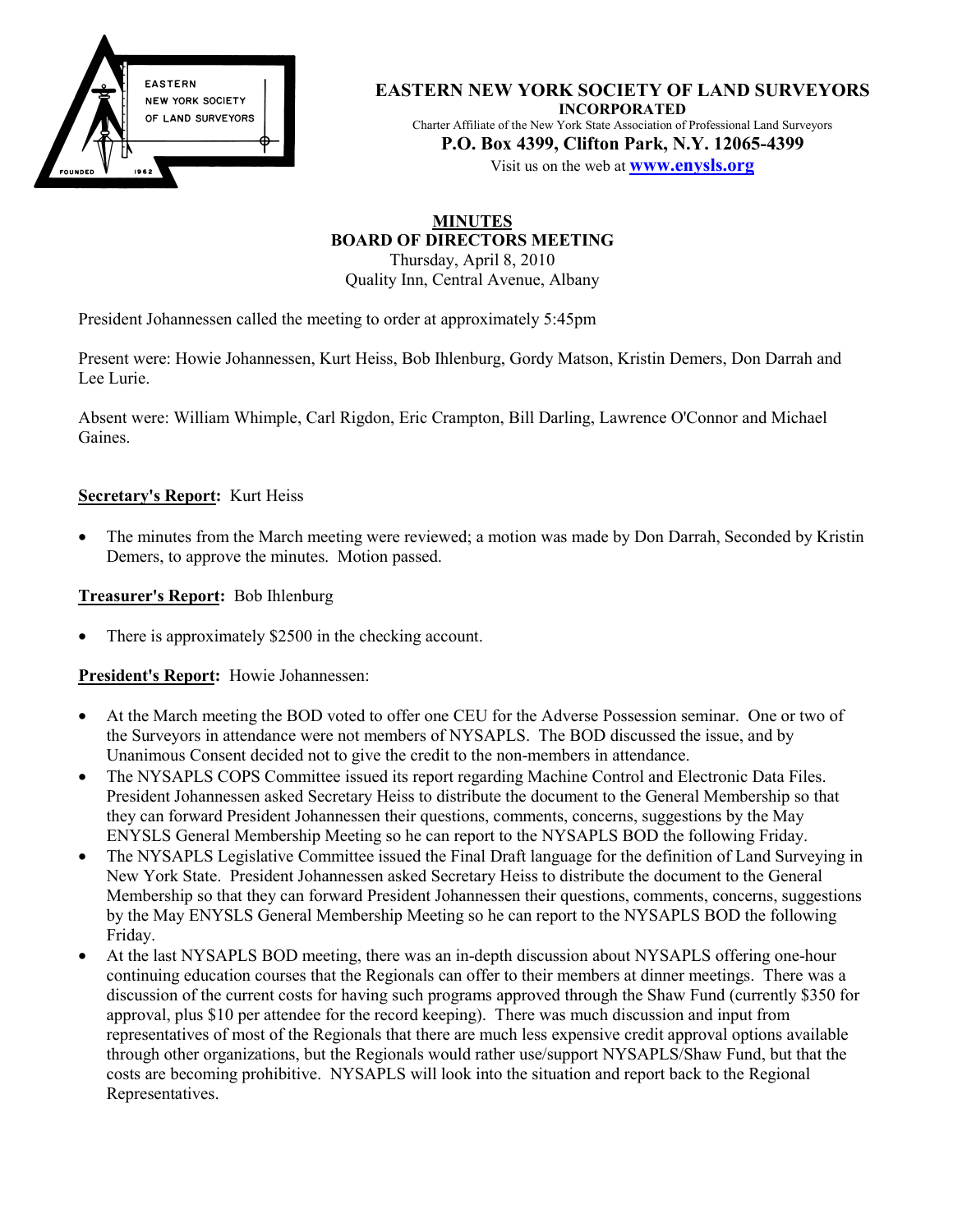## **Executive Vice-President's Report:** Eric Crampton: No Report

#### **Vice-President's Report:** Don Darrah –

• The May meeting will be held at the Ravenswood in Clifton Park, and meal-choices will be confirmed soon.

#### **Committee Reports:**

-----Standing Committees-----

Constitution & By-Laws: Kurt Heiss – Nothing to Report

Scholastic Development: Kristin Demers:

• Today was Paul Smiths Shadow Day. The college is splitting the cost of the students' rooms, and the host firms are paying for their student's dinner. The total cost of Shadow Day to ENYSLS this year will be \$342.00. The students arrived, were handed off to their hosts, and returned without any major problems.

Ethics and Business Practices: Don Darrah – Nothing to Report

Continuing Education: Jody Lounsbury –

• A final report of the costs of the Hospitality Suite was submitted (Attached).

Finance: Bill Darling – No Report.

Membership: Kurt Heiss – Nothing to Report

Legislative: Larry O'Connor – No Report

Program: Bill Whimple – No Report

• The May presentation will be a presentation by a financial consultant.

Public Relations: Jody Lounsbury – No Report

Technical Information: Eric Crampton – No Report

#### **EASTERN NEW YORK SOCIETY OF LAND SURVEYORS, INC.**

| President: C. Howard Johannessen    | <b>Bill Darling</b> | 2011 | C. Howard Johannessen | 2012 | <b>Eric Crampton</b> | 2013                                    |
|-------------------------------------|---------------------|------|-----------------------|------|----------------------|-----------------------------------------|
| Exec. Vice-President: Eric Crampton | <b>Kurt Heiss</b>   | 2011 | <b>Gordon Matson</b>  | 2012 | Don Darrah           | 2013                                    |
| Vice-President: Don Darrah          | Robert J. Ihlenburg | 2011 | Lawrence J. O'Connor  | 2012 | Carl Rigdon          | 2013                                    |
| Secretary: Kurt Heiss               | <b>Lee Lurie</b>    | 2011 | Kristin Demers        | 2012 | <b>Mike Gaines</b>   | 2013                                    |
| Treasurer: Robert J. Ihlenburg      |                     |      |                       |      |                      | <b>Past President - William Whimple</b> |

**Director N.Y. State Assoc. of Professional Land Surveyors - C. Howard Johannessen (518) 439-9981 Director N.Y. State Assoc. of Professional Land Surveyors - Eric Crampton (518) 786-7400** President's Address - P.O. Box 454, West Sand Lake, NY 12196 - cjohannessen@nycap.rr.com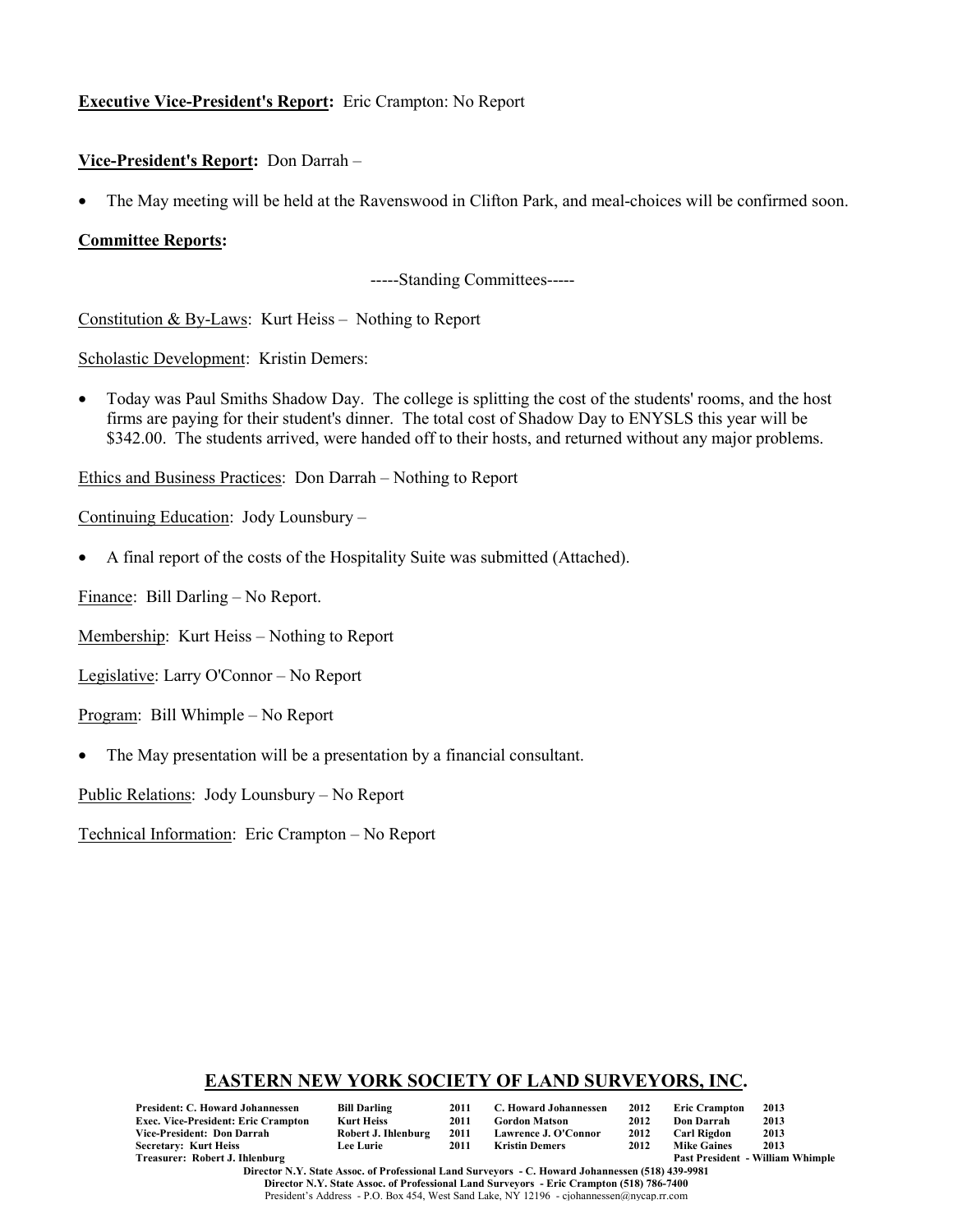-----Temporary and Ad-hoc Committees-----

### Website and Archival Information: Kurt Heiss –

• The annual hosting fees were submitted to Treasurer Ihlenburg. The total annual hosting fees were \$27.88 (the cost of the server divided amongst the three Regionals whose websites are hosted) – this is a reduction from previous years due to the dropping cost of server space/bandwidth.

Conference Committee 2012: Brian Magee –

• Brian Magee gave an in-depth report (written report attached) about the recent activities of the NYSPLS Conference Committee. It was noted that the more people the Regional can muster to help out with manning/staffing duties at the conference that they host, the more of the share of the conference proceeds they will retain (currently \$5000).

#### **Old Business:**

No Old Business

**New Business:**

No New Business

A motion to adjourn was made by Don Darrah, seconded by Lee Lurie, and the meeting was adjourned at approximately 6:45pm.

After the meeting, the Board shared a light dinner with the Paul Smith's Students and Professor Kraatz, and dinner was followed by a question/answer session and roundtable between the BOD and Students.

#### **The next meeting of the ENYSLS Board of Directors will be held on Thursday, May 13th, 2010, at the Ravenswood Restaurant in Clifton Park in conjunction with the May General Membership Meeting.**

Respectfully Submitted, **Kurt J. Heiss, L.S. ENYSLS Secretary** heisskj953@roadrunner.com

#### **EASTERN NEW YORK SOCIETY OF LAND SURVEYORS, INC.**

| President: C. Howard Johannessen           | <b>Bill Darling</b> | 2011 | C. Howard Johannessen |      | 2012 Eric Crampton | 2013                                    |
|--------------------------------------------|---------------------|------|-----------------------|------|--------------------|-----------------------------------------|
| <b>Exec. Vice-President: Eric Crampton</b> | <b>Kurt Heiss</b>   | 2011 | Gordon Matson         | 2012 | Don Darrah         | 2013                                    |
| Vice-President: Don Darrah                 | Robert J. Ihlenburg | 2011 | Lawrence J. O'Connor  | 2012 | Carl Rigdon        | 2013                                    |
| Secretary: Kurt Heiss                      | <b>Lee Lurie</b>    | 2011 | Kristin Demers        | 2012 | <b>Mike Gaines</b> | 2013                                    |
| Treasurer: Robert J. Ihlenburg             |                     |      |                       |      |                    | <b>Past President - William Whimple</b> |

**Director N.Y. State Assoc. of Professional Land Surveyors - C. Howard Johannessen (518) 439-9981 Director N.Y. State Assoc. of Professional Land Surveyors - Eric Crampton (518) 786-7400** President's Address - P.O. Box 454, West Sand Lake, NY 12196 - cjohannessen@nycap.rr.com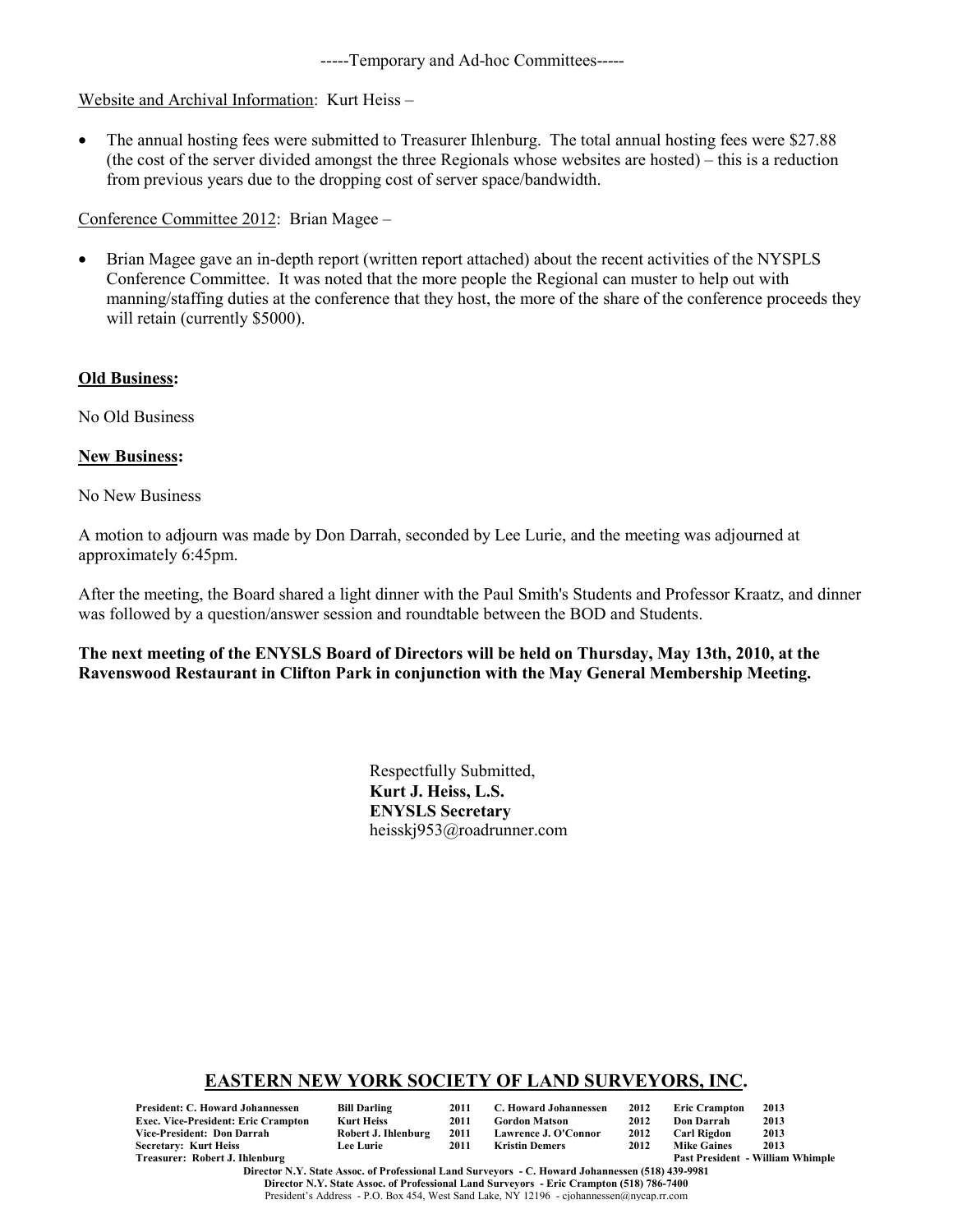NYSAPLS Conference Committee Meeting Report Meeting of March 19, 2010

I have attached the unofficial minutes of the meeting as provided by Amber Anderson of NYSAPLS Headquarters.

Looking at revising the schedule to try and have more free time available for attendees to be in the Exhibit Hall. Not enough time to have people in the hall was the biggest concern of exhibitors that returned the customer survey.

Discussed having a second reception in the exhibit hall in place of the banquet. I would think the Executive Board will have some say in this decision.

Trying to schedule a conference call with exhibitors for April 12 to get comments and involve them in decisions about upcoming plans.

Discussed having a possible Keynote speech.

College professors would like to have the students more involved. Work booths, introduce speakers, etc. Possibly have a small job fair.

Map contest – only 8 maps submitted. Want to get more interest.

The total number of the various registrations for 2010 conference was 749.

Current statement indicates a profit of \$35,000. There was an expense of \$9,800 to the Shaw Fund to approve the seminars. The budget shows \$5000 for the Regional host.

Eastern is only slated to host the first Saratoga conference, in 2012. There is no host assigned to the 2013 conference at this time.

The next committee meeting will be a conference call this month. The next face to face meeting is currently scheduled for May 21 at headquarters.

Respectfully submitted:

Brian F. Magee April 5, 2010